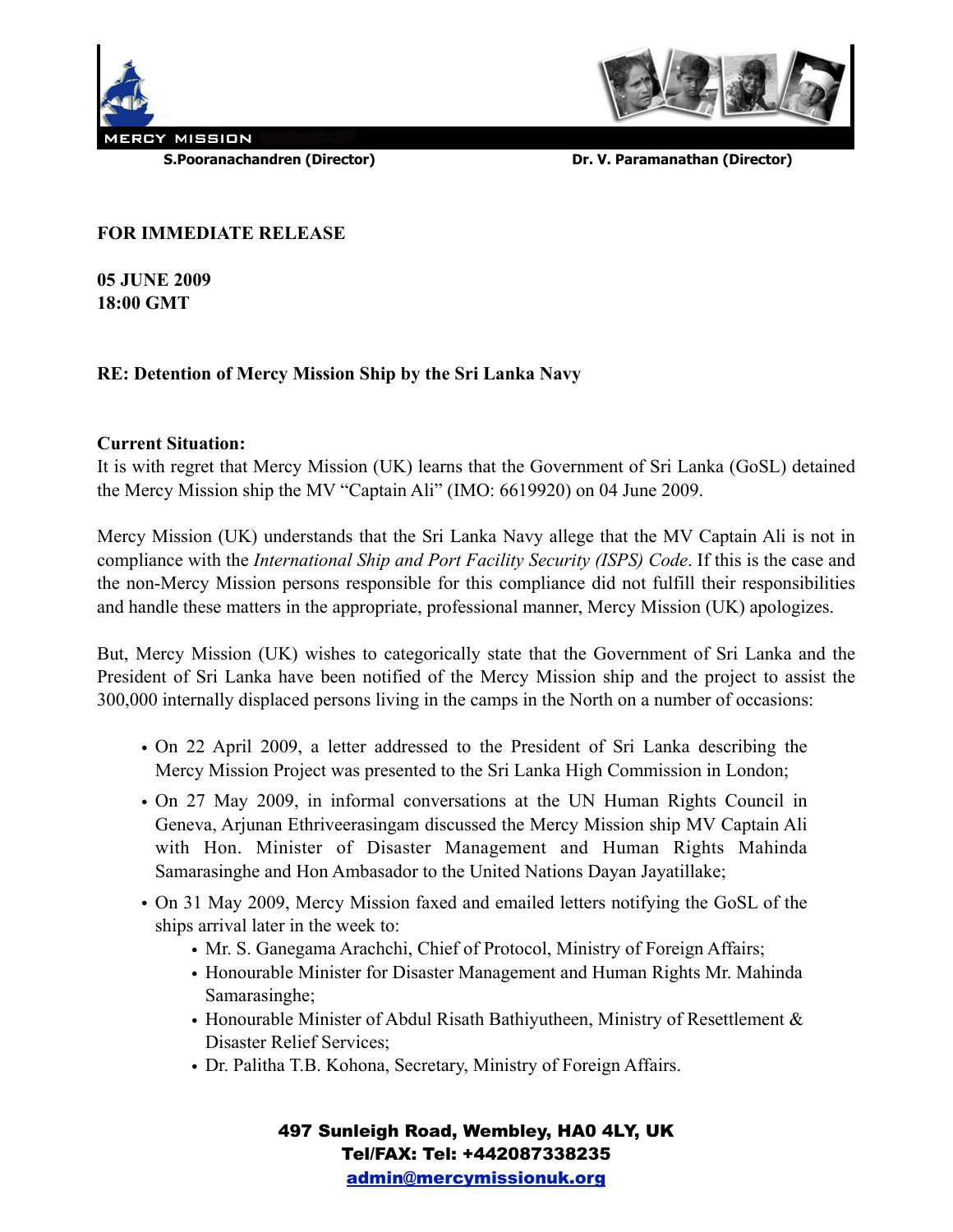



 **S.Pooranachandren (Director) Dr. V. Paramanathan (Director)**

Mercy Mission (UK) is also disturbed and concerned to learn of the arrest and continuing detention by the Criminal Investigation Division (C.I.D.) of the consignee of the goods in Colombo, Mr. Arumugam Athmanathan, President/CEO, SAI International Associates. Mr. Athmanathan is a diabetic and it is reported that he is being denied access to his insulin medication. He has been held for over 36 hours thus far.

## **Events:**

- 04:10 hours (Sri Lanka Time), 04 June 2009: while in international waters (GPS coordinates: 07 06.0n 079 23.5e) approximately 30 miles away from the Sri Lanka coastline, the MV Captain Ali was hailed by the Sri Lanka Navy and "asked" to move into Sri Lankan waters.
- 05:10 hours: Five (5) vessels of the Sri Lanka Navy intercepted the MV Captain Ali in international waters and escorted her to the anchorage in Sri Lankan waters.
- 09:30 hours: The MV Captain Ali anchors where ordered to do so by the Sri Lanka Navy (GPS coordinates: 06 52n 079 49e). Thirteen (13) members of the Sri Lanka Navy board the ship and, in a professional and courteous manner, search it from stem to stern checking the passports of all those onboard as well as the ship's papers. They find that, as stated repeatedly by Mercy Mission, the ship contains only emergency humanitarian relief (food & medicine). Later GoSL statements confirm this and make no mention of any illegal items. Eleven (11) members of the SL Navy are left on board to provide "security".
- Morning of 04 June 2009: Mr. Atmananthan of SAI International Assoc, the consignee of the ship's goods is arrested and continues to be detained without charge.

## **Resolution & the Future:**

Mercy Mission (UK) implores the Government of Sri Lanka to engage with the Mercy Mission in order to overcome any paperwork errors and ensure that the emergency humanitarian relief (food  $\&$ medicine) donated by the Tamil Diaspora are delivered to the internally displaced persons (IDPs) in the camps.

To that end, Mercy Mission seeks the GoSL's permission to allow the ship and her cargo to enter into Colombo Port, be cleared appropriately, and handed over the Government Agent - Vavuniya, a local NGO, or a GoSL Ministry for distribution to the IDPs.

> 497 Sunleigh Road, Wembley, HA0 4LY, UK Tel/FAX: Tel: +442087338235 [admin@mercymissionuk.org](mailto:admin@mercymissionuk.org)